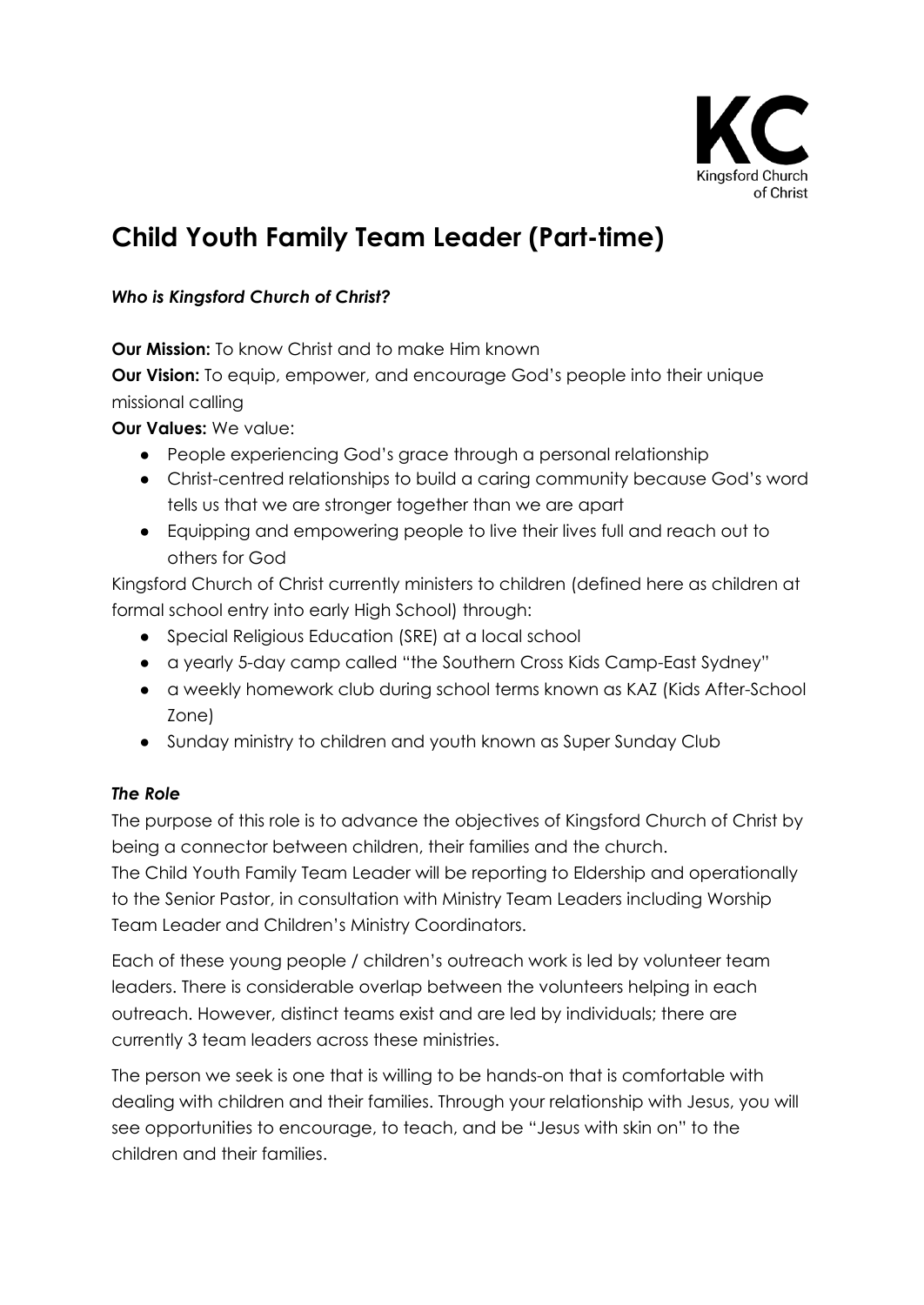In return, Kingsford Church will offer you opportunities to grow, learn, and connect with other leaders across the Churches of Christ in NSW/ACT network.

## **Key Responsibilities and Duties**

- To continue to develop the ministry to children and their families both within the church and local community with a specific focus on children transitioning to High School and young people in their High School years
- Participate in the planning and implementation of youth programs
- Develop a team of youth leaders to minister to young people
- Work collaboratively with children, young people and families to help provide appropriate spaces for children to grow in faith
- Work towards increasing the link between children, youth and family work and church community
- **●** Ensure all relationships between leaders, children and their families are healthy by being guided by Safe Churches guidelines and practices

**Spiritual Gifts:** servanthood, teaching, encouragement, exhortation, leadership, administration and shepherding

# **Skills and Experience Needed**

- Possesses a God-given passion to work with children and their caregivers and have a demonstrated ability to do so
- An ability to communicate effectively with people across the age range and to establish and maintain clear and open communication between team members and the Church leadership team
- Possesses a depth of understanding about faith development in children and approaches this work prayerfully, with patience and perseverance
- Is present and active with the leadership teams
- Has the ability to train others and build capacity of volunteers and to utilise the strength of team members to fulfill the function of building and sustaining an outreach to young people
- Takes responsibility for his/her own spiritual growth through personal Bible Study, Biblical Studies and/or regular attendance and participation in Life/Bible study groups

# **Desirable**

- Social work or related training would be an advantage
- Training in ministry from an accredited organisation